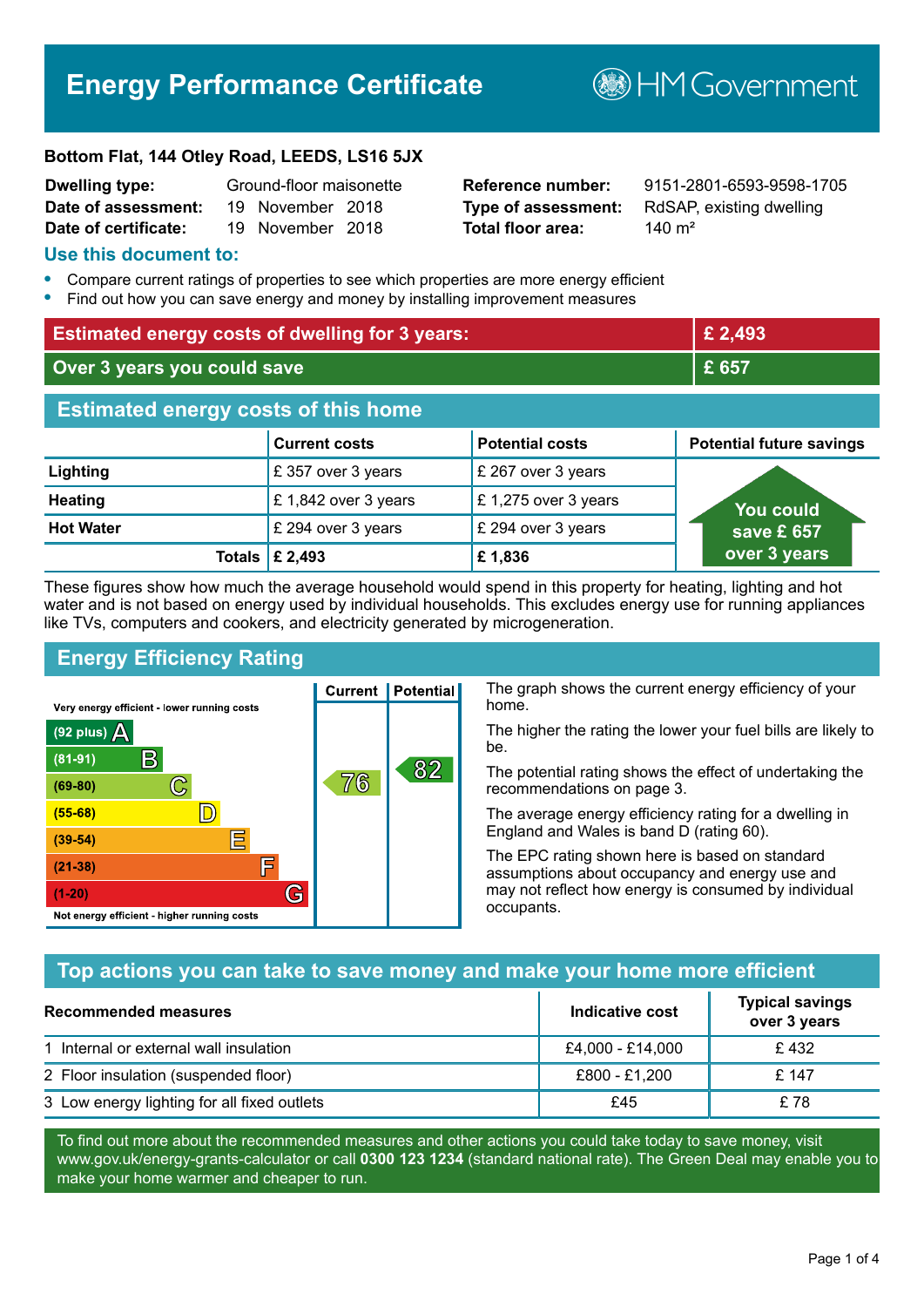**Energy Performance Certificate**

# **Summary of this home's energy performance related features**

| <b>Element</b>        | <b>Description</b>                             | <b>Energy Efficiency</b> |
|-----------------------|------------------------------------------------|--------------------------|
| Walls                 | Solid brick, as built, no insulation (assumed) | ★★☆☆☆                    |
| Roof                  | (another dwelling above)                       |                          |
| Floor                 | Suspended, no insulation (assumed)             |                          |
| Windows               | Fully double glazed                            | ★★★☆☆                    |
| Main heating          | Boiler and radiators, mains gas                | ★★★★☆                    |
| Main heating controls | Programmer, room thermostat and TRVs           | ★★★★☆                    |
| Secondary heating     | None                                           |                          |
| Hot water             | From main system                               | ★★★★☆                    |
| Lighting              | Low energy lighting in 67% of fixed outlets    | ★★★★☆                    |

Current primary energy use per square metre of floor area: 152 kWh/m² per year

The assessment does not take into consideration the physical condition of any element. 'Assumed' means that the insulation could not be inspected and an assumption has been made in the methodology based on age and type of construction.

#### **Low and zero carbon energy sources**

Low and zero carbon energy sources are sources of energy that release either very little or no carbon dioxide into the atmosphere when they are used. Installing these sources may help reduce energy bills as well as cutting carbon. There are none provided for this home.

# **Your home's heat demand**

For most homes, the vast majority of energy costs derive from heating the home. Where applicable, this table shows the energy that could be saved in this property by insulating the loft and walls, based on typical energy use (shown within brackets as it is a reduction in energy use).

| <b>Heat demand</b>           | <b>Existing dwelling</b> | Impact of loft<br>insulation | Impact of cavity<br>wall insulation | Impact of solid<br>wall insulation |
|------------------------------|--------------------------|------------------------------|-------------------------------------|------------------------------------|
| Space heating (kWh per year) | 11,381                   | N/A                          | N/A                                 | (3,275)                            |
| Water heating (kWh per year) | 2,201                    |                              |                                     |                                    |

You could receive Renewable Heat Incentive (RHI) payments and help reduce carbon emissions by replacing your existing heating system with one that generates renewable heat, subject to meeting minimum energy efficiency requirements. The estimated energy required for space and water heating will form the basis of the payments. For more information, search for the domestic RHI on the www.gov.uk website.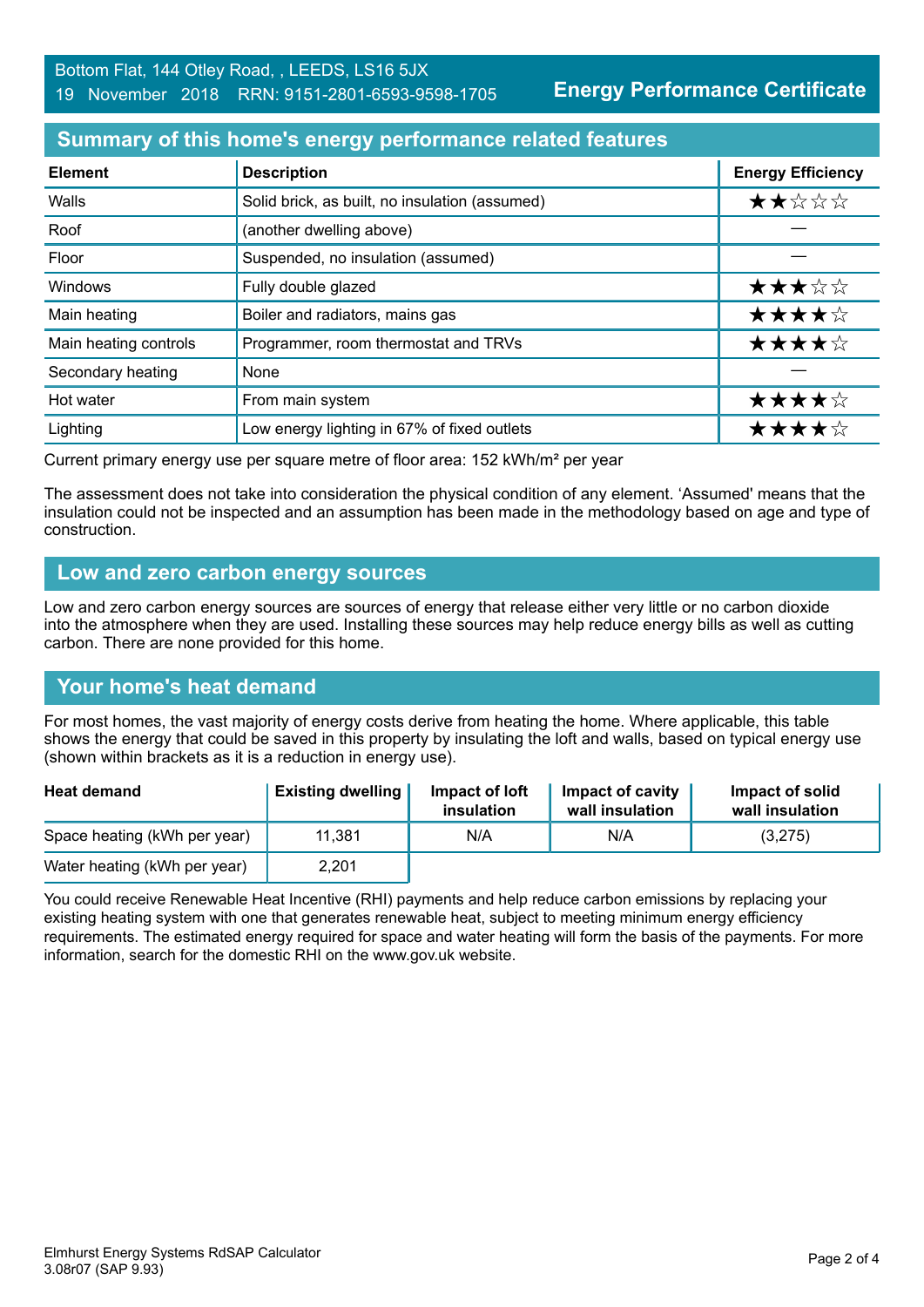#### Bottom Flat, 144 Otley Road, , LEEDS, LS16 5JX 19 November 2018 RRN: 9151-2801-6593-9598-1705

#### **Recommendations**

The measures below will improve the energy performance of your dwelling. The performance ratings after improvements listed below are cumulative; that is, they assume the improvements have been installed in the order that they appear in the table. Further information about the recommended measures and other simple actions you could take today to save money is available at www.gov.uk/energy-grants-calculator. Before installing measures, you should make sure you have secured the appropriate permissions, where necessary. Such permissions might include permission from your landlord (if you are a tenant) or approval under Building Regulations for certain types of work.

| <b>Recommended measures</b>               | Indicative cost  | <b>Typical savings</b><br>per year | <b>Rating after</b><br>improvement |
|-------------------------------------------|------------------|------------------------------------|------------------------------------|
| Internal or external wall insulation      | £4,000 - £14,000 | £ 144                              | $\mathtt{C80}$                     |
| Floor insulation (suspended floor)        | £800 - £1,200    | £49                                | <b>B81</b>                         |
| Low energy lighting for all fixed outlets | £45              | £26                                | <b>B82</b>                         |

#### **Opportunity to benefit from a Green Deal on this property**

Green Deal Finance allows you to pay for some of the cost of your improvements in instalments under a Green Deal Plan (note that this is a credit agreement, but with instalments being added to the electricity bill for the property). The availability of a Green Deal Plan will depend upon your financial circumstances. There is a limit to how much Green Deal Finance can be used, which is determined by how much energy the improvements are estimated to **save** for a 'typical household'.

You may be able to obtain support towards repairs or replacements of heating systems and/or basic insulation measures, if you are in receipt of qualifying benefits or tax credits. To learn more about this scheme and the rules about eligibility, call the Energy Saving Advice Service on **0300 123 1234** for England and Wales.